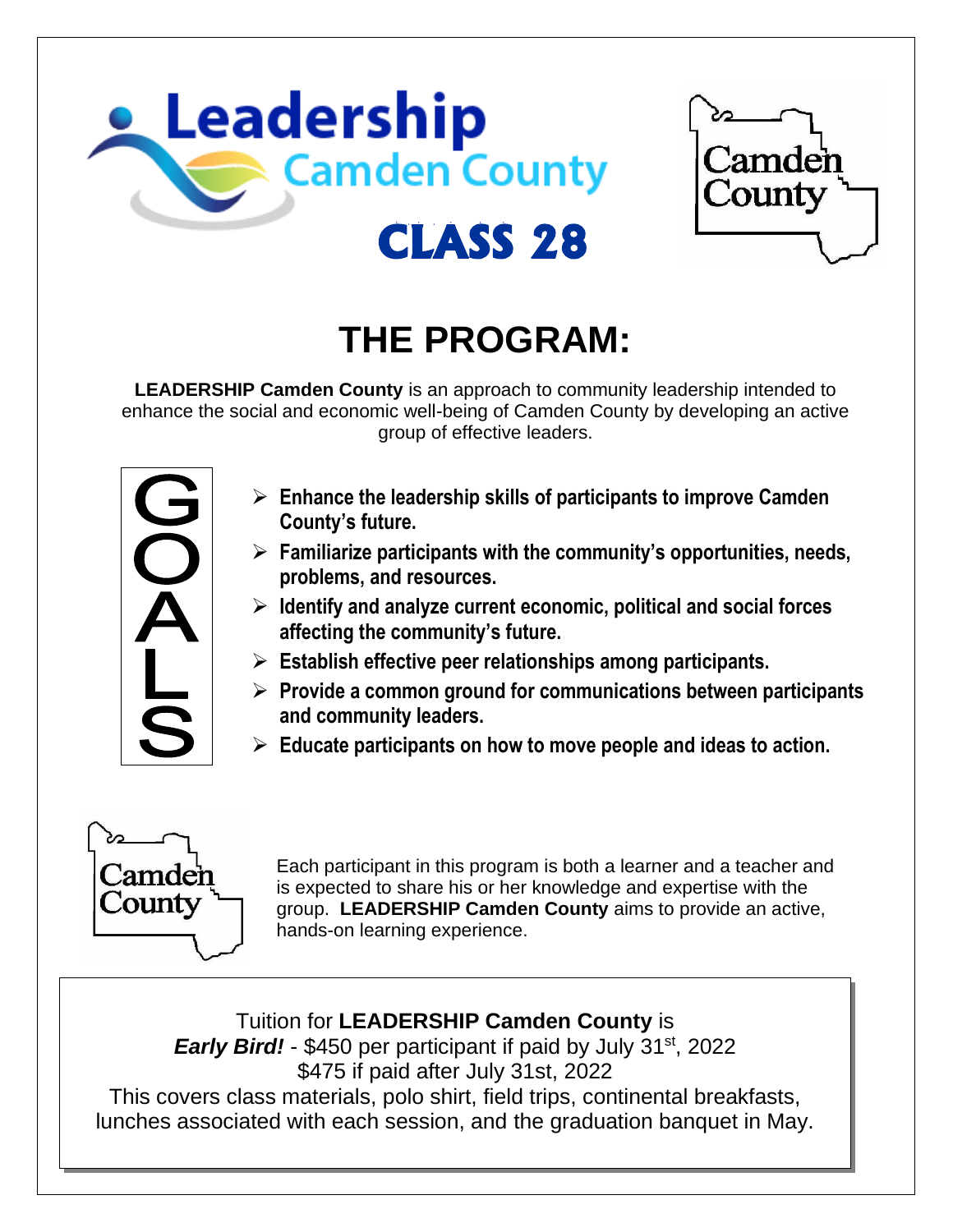## **PARTICIPATION:**

Anyone may apply to participate in this program. **Class size will be limited** to foster group interaction and create the best learning environment possible.

Participation in **LEADERSHIP Camden County** requires a commitment of time and financial resources.

Ten day-long sessions will be held beginning in September 2022 and ending in May 2023. **To graduate, attendance is required for the September orientation session, the active leadership session, and at least six of the eight remaining sessions**. Sessions will be held on the second Wednesday of the month from 8 AM to 4:00 PM—see below: Graduation will be held on Wednesday, May 10, 2023.

**LEADERSHIP Camden County** will address the following topics:

**C U R R I C U L U M**

**November 9, 2022** Infrastructure **December 14, 2022** Law & Order **January 11, 2023** State Government **April 12, 2023** Natural Resources **May 10, 2023** Active Leadership

**September 14, 2022** Orientation & Team Building **October 12, 2022** Leadership Dynamics/Community Assessment **October 26, 2022** Tour of Camden County **February 8, 2023** Health & Education **March 8, 2023** Economy & Tourism **May 10, 2023** Graduation Banquet

**QUESTIONS?**

For more information contact the Camdenton Area Chamber of Commerce at 573-346-2227. **Applications must be returned by August 12, 2022**

This program is sponsored by the Camdenton Area Chamber of Commerce

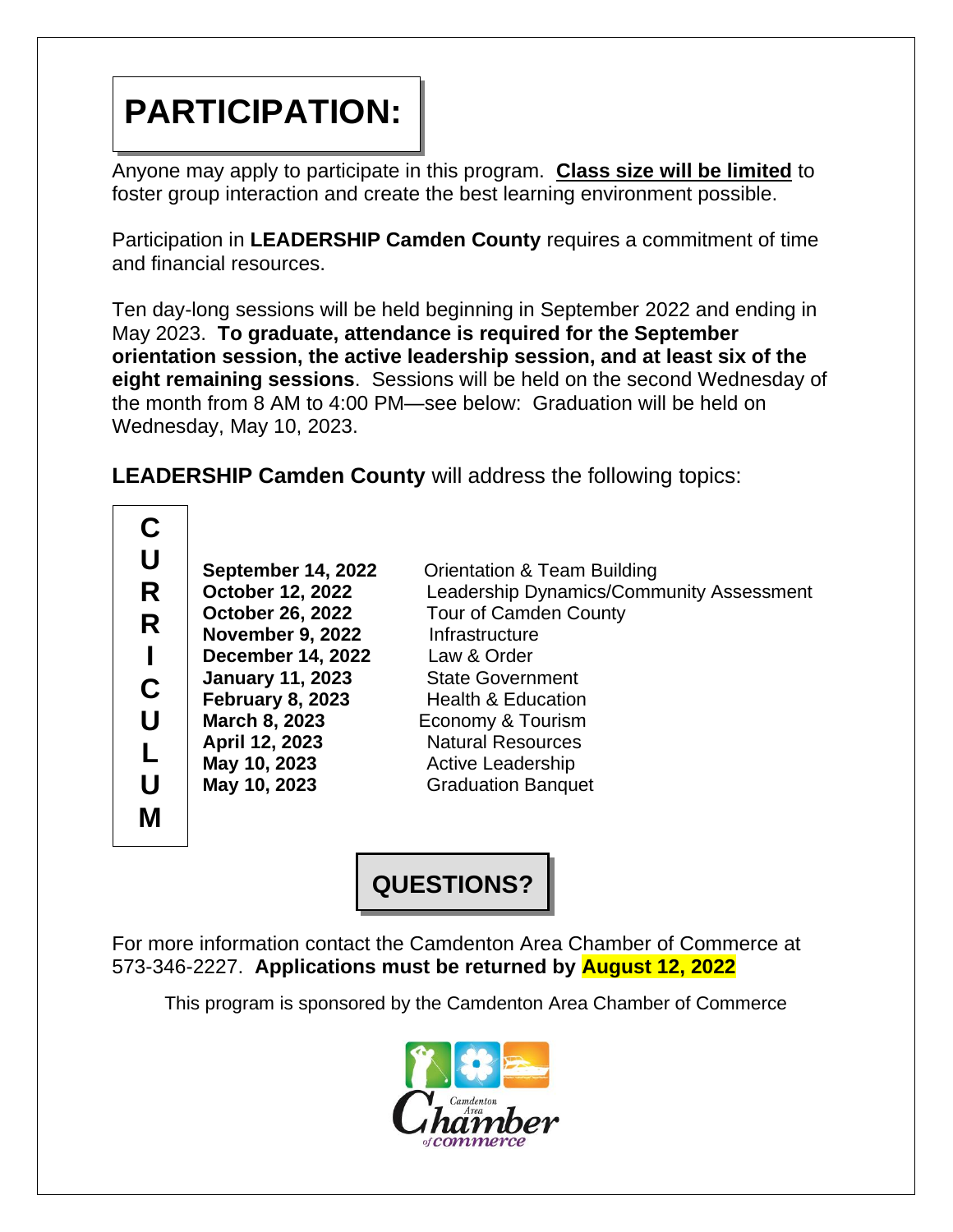### **APPLICATION FOR LEADERSHIP CAMDEN COUNTY**

| Name: ___________________                                                                                                                       | Middle                 |      | Last |                               |     |                                 |  |  |                                                                                                               |
|-------------------------------------------------------------------------------------------------------------------------------------------------|------------------------|------|------|-------------------------------|-----|---------------------------------|--|--|---------------------------------------------------------------------------------------------------------------|
| First                                                                                                                                           |                        |      |      |                               |     |                                 |  |  |                                                                                                               |
|                                                                                                                                                 |                        |      |      |                               |     |                                 |  |  |                                                                                                               |
| Date of Birth: ______________ Male: _ Female: _ Years in Camden County: ____________________________                                            |                        |      |      |                               |     |                                 |  |  |                                                                                                               |
|                                                                                                                                                 |                        |      |      |                               |     |                                 |  |  |                                                                                                               |
|                                                                                                                                                 | <b>Mailing Address</b> | City |      | Zip                           |     |                                 |  |  |                                                                                                               |
| Do you anticipate being a long-term resident of the Camden County area? Yes____________ No _________                                            |                        |      |      |                               |     |                                 |  |  |                                                                                                               |
|                                                                                                                                                 |                        |      |      |                               |     | Date Began: __________________  |  |  |                                                                                                               |
|                                                                                                                                                 |                        |      |      |                               |     |                                 |  |  |                                                                                                               |
| Business Address:                                                                                                                               |                        |      |      |                               |     |                                 |  |  | Phone: 2008 2010 2021 2022 2023 2024 2022 2023 2024 2022 2023 2024 2022 2023 2024 2022 2023 2024 2025 2026 20 |
|                                                                                                                                                 | <b>Mailing Address</b> |      | City |                               | Zip |                                 |  |  |                                                                                                               |
| Mail information to: $\Box$ Home Mailing Address                                                                                                |                        |      |      |                               |     | $\Box$ Business Mailing Address |  |  |                                                                                                               |
| Polo Shirt Style: □Men's or □Women's: Shirt Size: □S □M □L □XL □XXL □XXXL                                                                       |                        |      |      |                               |     |                                 |  |  |                                                                                                               |
| Food Allergies & Dietary Restrictions:                                                                                                          |                        |      |      |                               |     |                                 |  |  |                                                                                                               |
| Please rank the following in order that you would be interested in learning more about:<br>[1 through 5 with 1 being of most interest]:         |                        |      |      |                               |     |                                 |  |  |                                                                                                               |
| _____ Economy & Tourism _____ Health & Education<br><b>Natural Resources</b><br>Infrastructure<br>Law & Order                                   |                        |      |      |                               |     |                                 |  |  |                                                                                                               |
| ORGANIZATIONS AND ACTIVITIES                                                                                                                    |                        |      |      |                               |     |                                 |  |  |                                                                                                               |
| Please list, in order of importance to you, civic, professional, business, religious or other organizations of which<br>you have been a member. |                        |      |      |                               |     |                                 |  |  |                                                                                                               |
| Organization<br>Dates of Membership                                                                                                             |                        |      |      | Position Held/Accomplishments |     |                                 |  |  |                                                                                                               |
|                                                                                                                                                 |                        |      |      |                               |     |                                 |  |  |                                                                                                               |
|                                                                                                                                                 |                        |      |      |                               |     |                                 |  |  |                                                                                                               |
|                                                                                                                                                 |                        |      |      |                               |     |                                 |  |  |                                                                                                               |
| What leadership skill(s) would you like to enhance i.e. time management, conflict management, delegation,                                       |                        |      |      |                               |     |                                 |  |  |                                                                                                               |
|                                                                                                                                                 |                        |      |      |                               |     |                                 |  |  |                                                                                                               |
| In your judgment, what are the three most important and pressing problems facing citizens in our area today?                                    |                        |      |      |                               |     |                                 |  |  |                                                                                                               |
| 2]<br>31                                                                                                                                        |                        |      |      |                               |     |                                 |  |  |                                                                                                               |
|                                                                                                                                                 |                        |      |      |                               |     |                                 |  |  |                                                                                                               |

(Continue to next page)